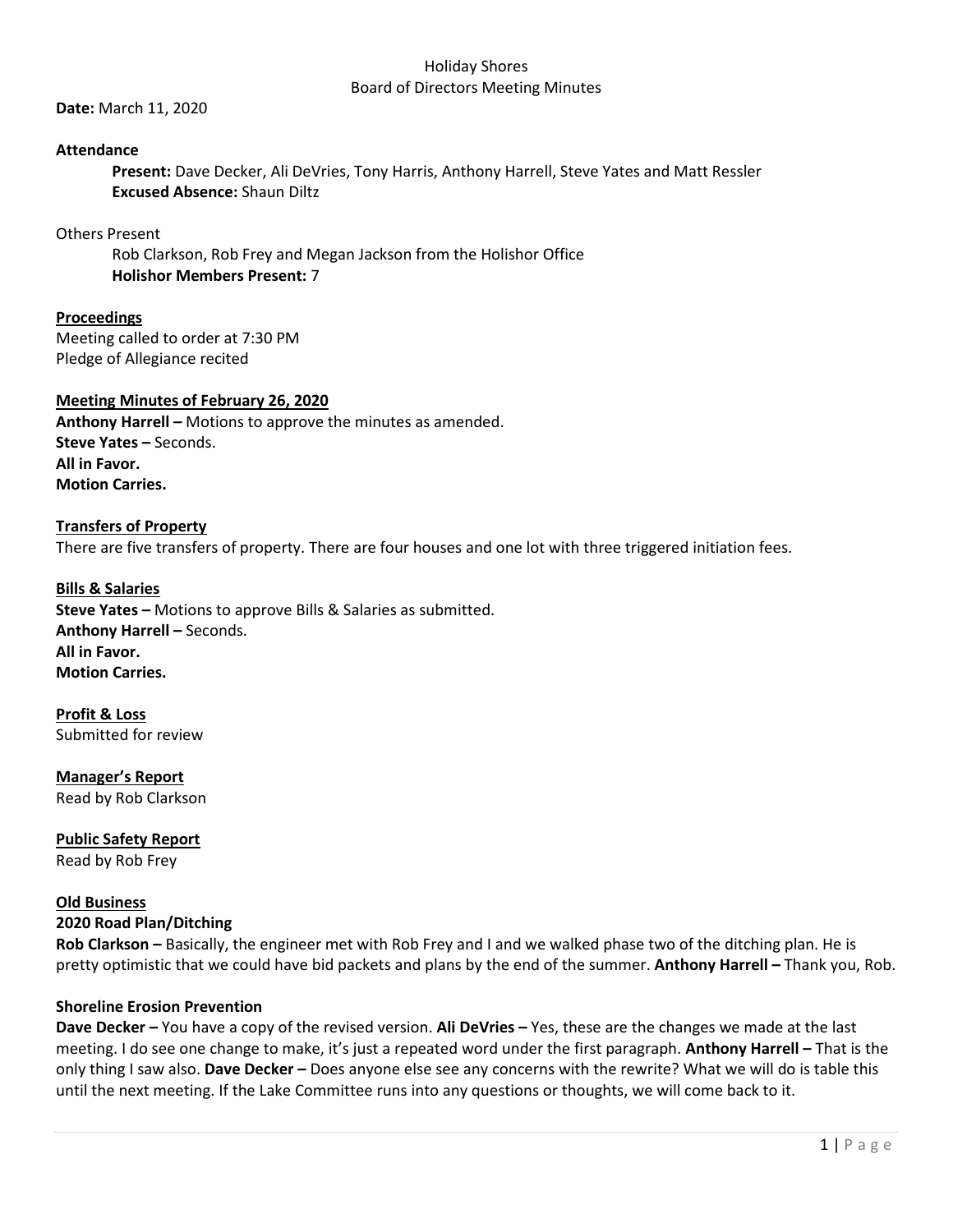# Holiday Shores Board of Directors Meeting Minutes

## **Correspondence**

## **Letter from Linda Campbell, 325 and Sue Johnson, 1371 – Welcome Wagon**

*We would like to restart the Holiday Shores Welcome Wagon to welcome new members to our unique and beautiful lake community. Welcome baskets would include such items as information on our community, HSSD and HSVFD, social organizations and clubs, local business and restaurants, local churches, etc. We would like your approval to have the new owners' names and address released to us when they purchase a new home or lot in Holiday Shores. We are aware this information is published in the Holiday Times, but not for one-two months. We would like to welcome newcomers within the first week or two of arrival at Holiday Shores, so we are asking for your approval to receive that information right away from the Holishor Office for the sole purpose of delivering a Welcome Wagon basket and welcoming new arrivals to Holiday Shores. We are members of the Holishor Association and live in Holiday Shores.*  **Ali DeVries –** Motions to approve the notice to Linda and Sue of when new homeowners join the Association after closing.

**Tony Harris –** Seconds. **All in Favor. Motion Carries.**

#### **Open Floor**

#### **By-Lot Assessment**

**Dave Decker –** We received some information in regard to by-lot assessment project report. A committee was created a while back to look into going through a by-lot assessment rather than by membership. **Jerry Allen, 1024 –** We have submitted a by-lot assessment project report along with a spreadsheet. A committee was created, that is Matt Ressler, Jane Unsell, Kay Slayden, Patti Brown, Susie Rives and myself. Based on the previous minutes from the previous Board meetings, Patti Brown had sent a letter to the Board which started this process. Some of the questions that came out that we wanted to answer was if multiple lot owners should be responsible for the upkeep of the road surfaces and ditching around their properties, how much revenue would be gained to benefit the community, how this affects the voting process to be fair to all owners, how many multiple lot owners we have, how many properties does this affect and do we review by lot number or parcel ID from Madison County. These are all questions that were asked at the Board meeting when this was brought up last September. We have gathered information from multiple resources, like this spreadsheet with information on parcels and ownership of parcels from the office. We also used the Madison County Tax Inquiry website to verify this information on multiple lot owners. The project report we submitted shows all the data we collected which I will summarize the best I can so you can understand what we are looking at. If you look at the spreadsheet, it shows general information at the top showing we have 1,261 memberships, 2,000 parcels reviewed and current assessment charge which is \$660.00, 22 miles of road, which Rob mentioned that may be a bit short. Some of this other data is what we used to get our calculations. From reviewing all of this data, we found that there are 266 people who own multiple lots. That could be two lots, three lots, all the way up to thirty-five lots. Out of those 266 people, they own 689 different parcels and out of those 689 parcels there are 416 vacant lots. That was one of the questions of how many lot owners can we could perhaps charge a fee to who are not paying to help with the roads. Out of those 416 vacant lots, there is 314 lots that touch each other that could be joined together. Out of the rest of them, there is 102 lots that are not. On the spreadsheet shows the number of improved joined lots. Improved is on here because that is what Madison County lists it as. Of those parcels on that list, you have 362 that are parcels that have been joined together, a majority of those are two lots joined together. There are also several with three or four lots. If you want to just look to see if it is just two lots together, there would be 181 joined properties out of those parcels. Then next one is a conjoined lot, basically those are lots with no improvement on them, but they have been joined according to Madison County. There are four improved partially joined are ones that been joined next to a partial piece of the lot next to it or even with an out lot. There is some farmland along with the Association that owns 104 parcels according to this spreadsheet. The Holiday Shores Sanitary District has two. The single owned parcels are one with one owner of one parcel, we did not look at those. We wanted to only look at multiple lot owners. There are 864 single owned parcels out here. The last on this list, we found three renter noted properties. This give us our grand total of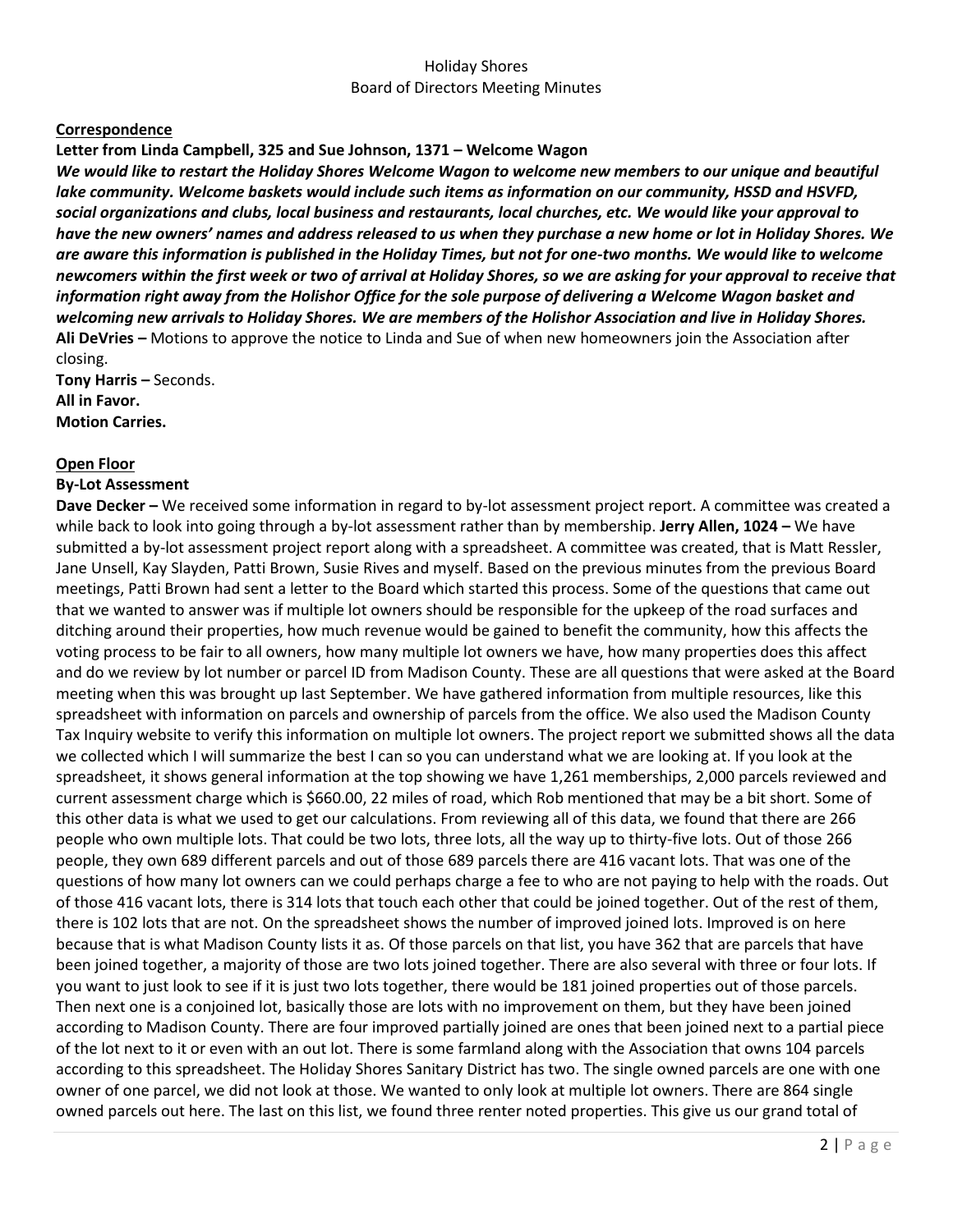## Holiday Shores

#### Board of Directors Meeting Minutes

2,000 parcels. From that data, the question is how much money or revenue the Association could potentially have if we charged assessments for those vacant lots? For an annual basis, that would make a total of \$247,560.00 in addition to what we are currently receiving. The only problem with that is most of those lot owners have continuous lots that they could join together, so that number would decrease year over year so the income would decrease as well. Another scenario we came up with is incorporation. We do not know what the status was on incorporation but looking at the website for property taxes that we pay to the road and bridge fund to the different townships we are all part of. I used the number of \$200, there is some out here that are just lots and those lots may pay only \$40 or \$50 to the road and bridge fund. We have a lot of homes out here that are paying several hundreds of dollars. The \$200 was just an average, we could plug in whatever number we wanted to come up with an idea of what kind of money we could see. We multiplied that \$200 to 1,894 parcels minus the ones the Association and the Sanitary District owns, which totals to 1,894. That number is probably too high. It should probably be lower because there are joined properties out here, which would total to a lower number around 1,500. That is to give you an idea of what kind of numbers we are talking about, but we did not know what the status was of incorporation as far as where the Village Committee was at as far as that goes. This scenario would have less out of pocket expense for property owners out here because they are already paying that money to Madison County if we were to incorporate. The third scenario we have here is maybe charge a percentage of the budget for the roads basically meaning if we pay \$660.00 and 60% of that goes toward the road fund. We would charge the lot owners 60% of \$660.00 which would be \$396.00 and multiply that by 416 which is the total of vacant lot owners. That would give us a total of \$164,736.00 of potential revenue. Another scenario is to charge a flat fee to vacant lot owners. We use 250 in here as a number, you could change that number but multiple 250 to 416 to receive a total of \$104,000 of additional revenue. Those four scenarios I just described; you could modify the variables to change the numbers year to year. The last scenario we came up with was to charge by lineal foot of front of the property that touches the road. I've heard several times in meetings in the past that we have twenty-two miles of road, that may not be correct, but we used that as an example. There is twenty-two miles of road and we have properties on both sides of the road. We doubled that to get 44 miles of road, multiplying that by 5,280 feet per mile equaling to 232,320 lineal feet. There are some roads out here that do not have property on both sides like St. James for example, but that's a county road I believe. All of these numbers can be played with to get more of an accurate number. Most of the lots out here are 75 feet in the front, that is \$150 a year for that owner to pay. That doesn't sound unreasonable to me as far as a fee goes, or at least a starting point for a fee to charge. This is all lot owners. It doesn't matter if they are joined or not. Obviously, our roads out here are not in the best shape and need serious attention. Quite frankly, if we don't do something about them, our property values go down. Since a few committee members and I are here, we would be happy to answer any questions. **Dave Decker –** I was just working on the nomenclature between lot owners and parcels. Looking at your report, the third line down of the numbers, it says multiple lot owners. For example, my wife and I own our house. Does that mean we are multiple lot owners or the fact that we own more than one lot as a multiple lot owner. I am just working on that definition. **Jerry Allen, 1024 –** Sure. Parcels and lots are something that could be easily intertwined. What that means is we went through all 2,000 lines of data and looked at it by individual owner. For you for example, I think you had four. **Dave Decker –** Yes. **Jerry Allen, 1024 –** You have also joined a property, so you could have five, but you only have four. The multiple lot owners were counted only for people who have not joined their properties but have multiple lots. **Dave Decker –** The definition of multiple lot owners means somebody who owns multiple lots, not a lot owned by multiple people? **Jerry Allen, 1024 –** Correct. If your name is on the Madison County as owner of that parcel or that lot. **Dave Decker –** For the example you gave, right now I have two lots joined together so they show up as one parcel. Like I said, the first line talks about parcels versus lots. Would that show up in this 2,000 as one or two? **Jerry Allen, 1024 –** If you joined them, it would show as two but only counted once. The way this spreadsheet was provided to us, it is listed as per parcel. If you joined them and the parcel ID with Madison County is the same, it is still one. **Dave Decker –** That's where I was going. Using that as an example, I have two lots joined as one parcel, so it is one tax ID when they bill it. **Jerry Allen, 1024 –** Correct. **Dave Decker –** This 2,000 number you started with for parcels is really a low number in regard to number of lots. **Jerry Allen, 1024 –** This is the number of properties that they have listed in alphabetical order by owner. I believe you were on there five times; one lot had someone else's name as part owner, so that wasn't counted towards you. **Dave Decker –** I am half owner with someone on a lot. Technically, I own four and a half lots. **Jerry Allen, 1024 –** There could be 2,100 but this is going off of the data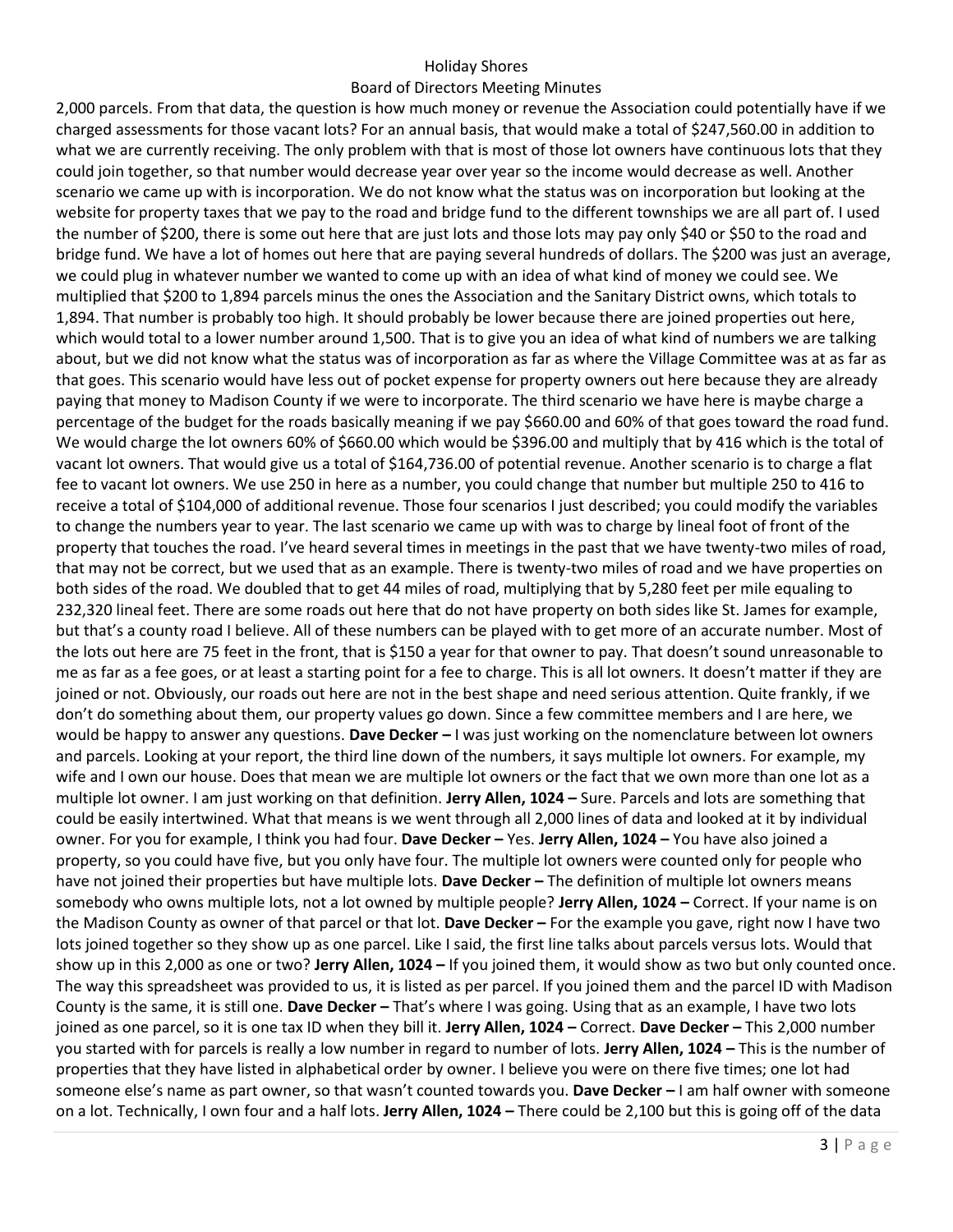## Holiday Shores

#### Board of Directors Meeting Minutes

we received. **Dave Decker –** I'm not trying to give you a hard time, I'm just trying to understand the number. **Kay Slayden, 1785 –** The sheet we got, your name for example, you have your house with the lot joined behind you. That was counted as one. **Dave Decker –** That means you counted my parcel. Back to my statement of this 2,000 number is low. I'm not challenging you on this, I'm just trying to understand the numbers. You referred to the one line for improved joined lots. Again, using me as an example, my house and an empty lot were joined together as one parcel. Is that what you are referring to? **Jerry Allen, 1024 –** Yes. **Tony Harris –** That is counted as one or two in that number of 362? **Jerry Allen, 1024 –** That is counted as two because those are actual lots. **Dave Decker –** I haven't had a chance to go over this because it was just handed to us tonight. **Matt Ressler –** Would the Board want to go through the spreadsheet tonight since we have part of the committee here? **Jerry Allen, 1024 –** This spreadsheet can be played with, but we went through a detailed process. **Dave Decker –** What you have done is very good. Thank you very much for that work and research. I should have said that from the very beginning, and I apologize. **Jerry Allen, 1024 –** When discussing with Rob and Matt before presenting this to you guys, I mentioned \$2 per lineal foot and he says the cost is \$2.41 per lineal foot so we were close. This does give the Association a lot more money up front. We also noted that what we thought would be a great idea is to include a line for a road fund on our statements for dues and assessments. That was just our idea. **Ali DeVries –** What are you looking for as an action from us? **Matt Ressler –** Well, what does the Board want to do? It was brought to us from a member to look into and that is what we did. We have all this data, so now the question is what does the Board want to do moving forward? Do we want to table this? Considering this information was just given to us tonight. **Anthony Harrell –** I want time to review it and stew on it for a little bit. This is excellent work. **Matt Ressler –** Yes, they did a fabulous job. **Tony Harris –** Rob, the number you used for roads. Is \$2.41 just straight lineal feet for the whole road width? **Rob Clarkson –** That is what it costs us last year to do per lineal foot. **Dave Decker –** When you say that, you mean chip and seal? **Rob Clarkson –** Yes. **Matt Ressler -** What is everyone's thoughts? **Ali DeVries –** Regardless, this has to go to vote anyway, right? **Matt Ressler –** Correct. It obviously would not go to this year's Annual Meeting. **Ali DeVries –** It wouldn't hurt to allow people to digest this information. **Dave Decker –** If you decide to change this, what other things do you need to focus on? All the by-laws that affect this. If you're going to, potentially going to, start a road assessment charge based upon our rules, you would still have to change the by-laws. The way our bylaws are set up is you charge based upon membership and you are looking to charge differently. That is my opinion. **Tony Harris –** That makes sense to me. **Anthony Harrell –** Looking at option five which is charge my lineal foot. If someone has two lots one side of the streets and two lots on the other side of the street, would they pay for both sides of the street? **Ali DeVries –** You would be charged both sides of the street in that case. **Dave Decker –** I'd be really challenged to charge someone based on their lineal foot because you have people who live on cul-de-sacs who do not have lineal foot, but they drive on the roads a lot farther to get to their home. Are you charging based upon how much footage they have in front of their home or how much they actually use the roads? **Matt Ressler –** That is something we would have to look into if we were to go that route. **Dave Decker –** The reality of that is if someone lives within one block of the community and only drives on St. James, that is a different scenario to the folks who lives further into the community and drives on the roads more regardless of how much road frontage they have. **Tony Harrell –** I am not for or against either proposal here, but the lineal foot option is something we would really have to look at because there are many points to consider. **Matt Ressler –** I am looking at the overall situation of what would be most beneficial to our community. Like it states here in their report, people are going to be joining their lots and basically losing that revenue. **Ali DeVries –** Between all these proposals we were given tonight, wouldn't we let the membership decide? **Dave Decker –** Well, are you going to propose all options or just one? How would that work with an absentee ballot process? **Tony Harris –** There is plenty of time for discussion. We as a Board have to decide on what we have to take to the membership. I need time to review and evaluate the data. **Matt Ressler –** We could go back and forth on this all evening. I say let's table this. **Anthony Harrell –** I would like to get a better look at the numbers and play around with this. **Tony Harris –** This is great information to have. Thank you.

**Tony Harris –** Motions to adjourn to Executive Session. **Steve Yates –** Seconds. **Meeting adjourned to Executive Session at 8:32 PM Meeting Minutes submitted by Megan Jackson**